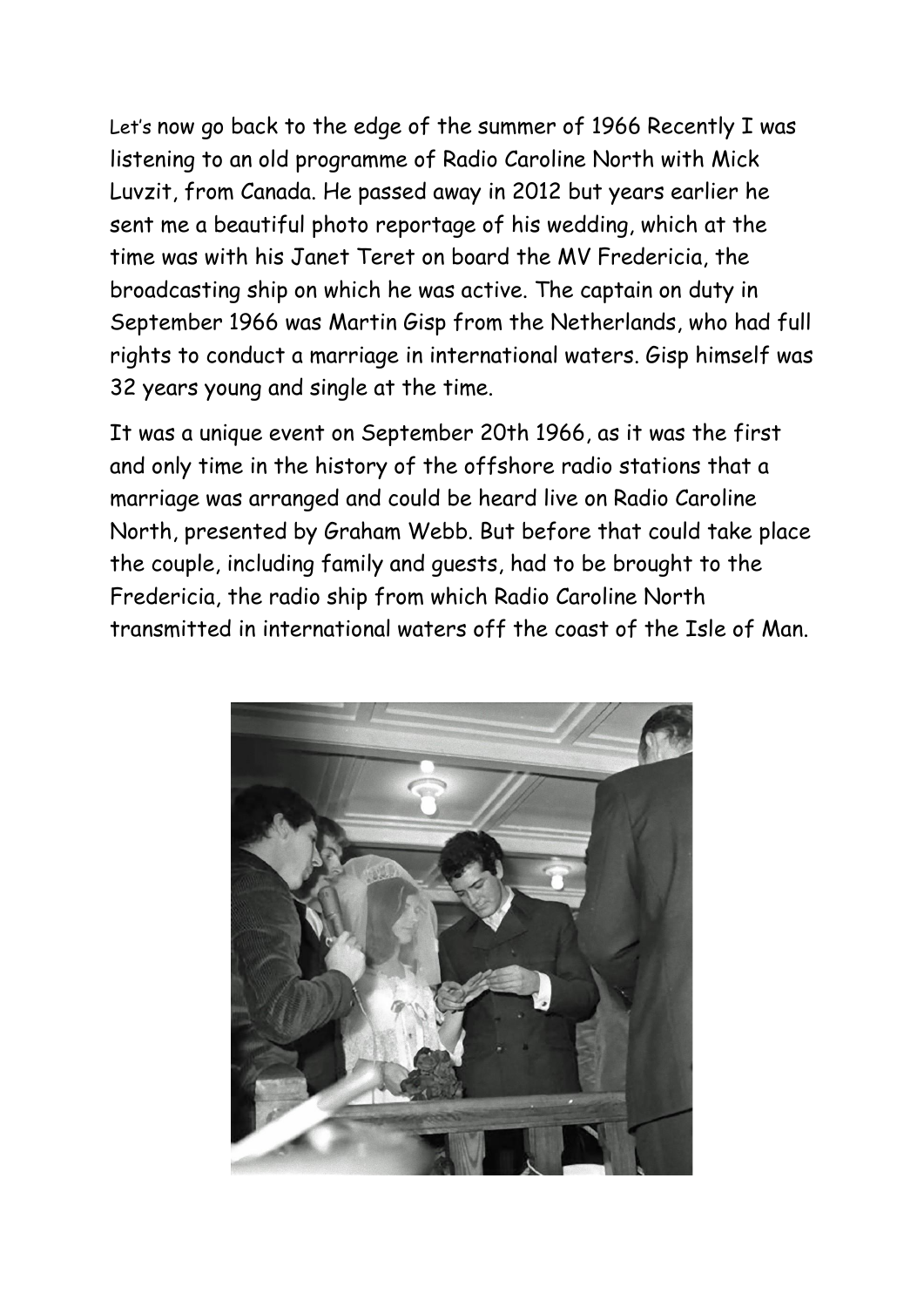On forehand it became known that this special marriage would take place and a lot of people had planned to go out with their boats into international waters to attend on or nearby the radio ship the special event. The various newspapers that reported in the days that followed were full of stories. Hundreds of people had gathered around the local pub in the harbour of Ramsey Bay. People were weighing up the chances of being able to sail to the Fredericia and some of the islanders on Man looked at the invasion of teenagers and twentysomethings, dressed mostly in pop clothes and miniskirts, with a look of surprise. Clearly expressions of the time.

But the chance to actually witness something of the ceremony was few and far between as the weather conditions were lousy. The fog was getting in the way of many of them. On board Caroline North, of course, they also knew about the problem, and the ceremony was eventually delayed by three hours. The majority of the planned visitors had to make do with a chilly pitch on the quayside by the harbour pub, while listening to the live coverage via Caroline North and the many transistor radios brought along.

The blessing of marriage, by the way, was a figuratively colourful happening, with the station's listeners glued to the radio. The attendees on the radio ship were noisy at first, which is why Captain Gisp decided to ring the ship's bell long and loud to restore calm. It was also a great celebration for Fredricia's crew, as under normal circumstances no women, who were not employed by the organization, were allowed, which was not the case on this special day. The ration on alcohol, 2 beers a day, was also abandoned. Everyone drank as much as he/she wanted and there was either no shortage of female beauty.

And the fact that hardly any women came on board at other days was evident during a tour of the broadcast ship. On many walls there were pictures of only little dressed ladies. Beforehand, when it was announced that the captain would be performing the wedding, he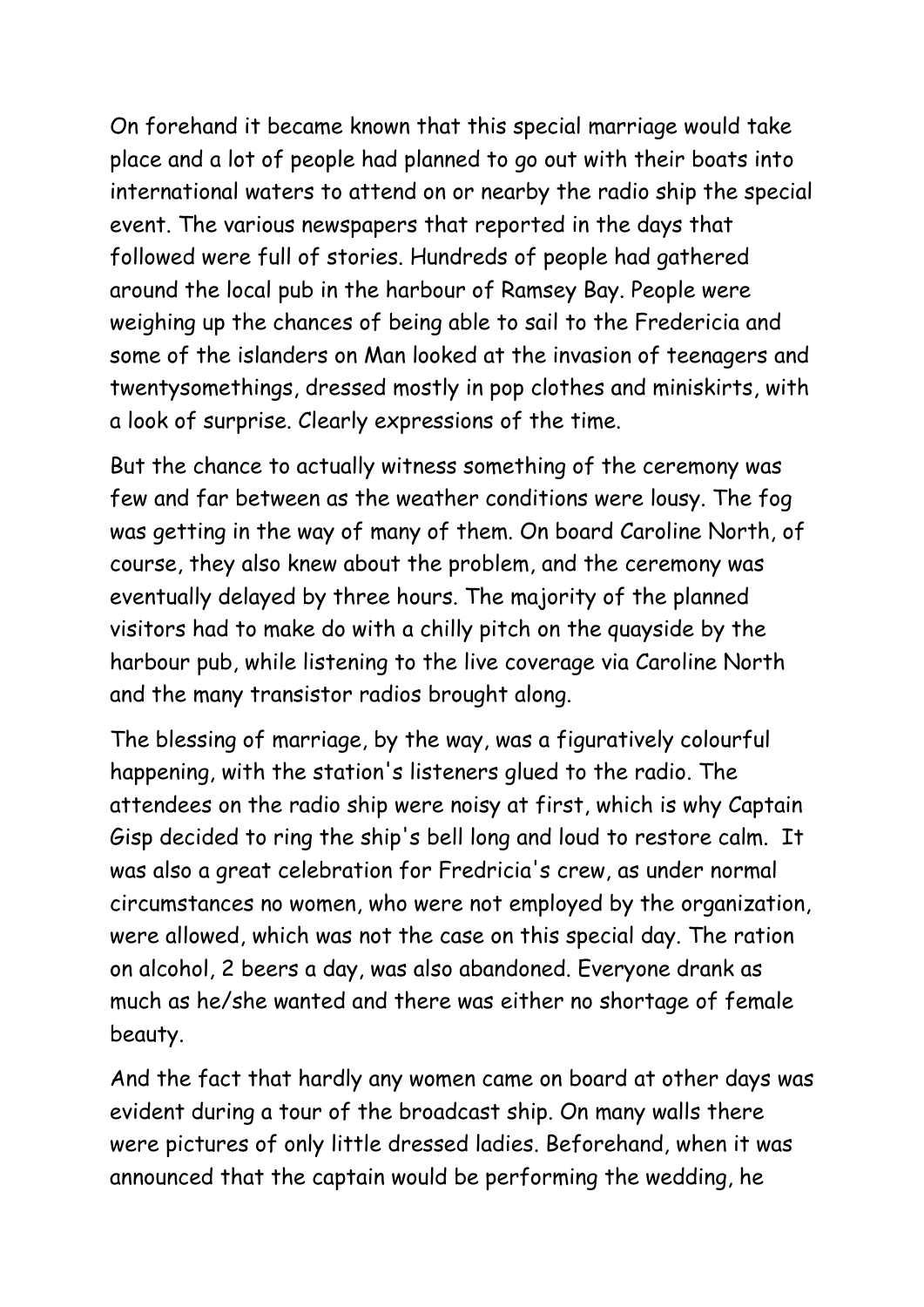realised that he had no official uniform and the Coast Guard was contacted to borrow one. Surprisingly, an extra tender came to the broadcast ship with, among other things, a new uniform that had been rushed from the Netherlands.

Among those invited were members of the pop group Rocking Vickers, Wayne Fontana, Lulu and the Hollies. But also important people such as Luciano Sanchez, Panama's consul-general in the UK, who was invited because the wedding was held on the ship, which had the Panamanian registration and therefore their country's flag.

Afterwards, he told a journalist that he was very happy to have been invited and would not have missed that beautiful day for anything. "I thought this wedding was the most romantic I have ever attended, partly because it was celebrated at sea." Sanchez also greatly admired Janet Teret's bridal outfit, which was white trousers with a matching vest and beautiful embellishments. Janet had designed the dress herself in her brother's business, where she had been appointed manager at the time.

After the ceremony and a toast with all those present, Mr. and Mrs. Luvzit returned to the Isle of Man, where the festivities continued in a public country house in the company of family and friends. There was also one person who actually did not agree with the event. It turned out that the Reverend Bishop of the Isle of Man Anglican Church thought it was all a big publicity stunt for Radio Caroline and completely mocked what marriage normally stands for.

And, of course, there is the question of how the parents of the bride had experienced the blessing of the marriage. Not too well, as they did not reach the broadcast ship. Even the Dutch newspaper 'De Telegraaf' reported on it because among the many victims of the bad weather in Great Britain was the Teret couple and one of their children. They were stuck at Manchester airport in the thick fog and had no way of getting on a plane to the Isle of Man. They were stuck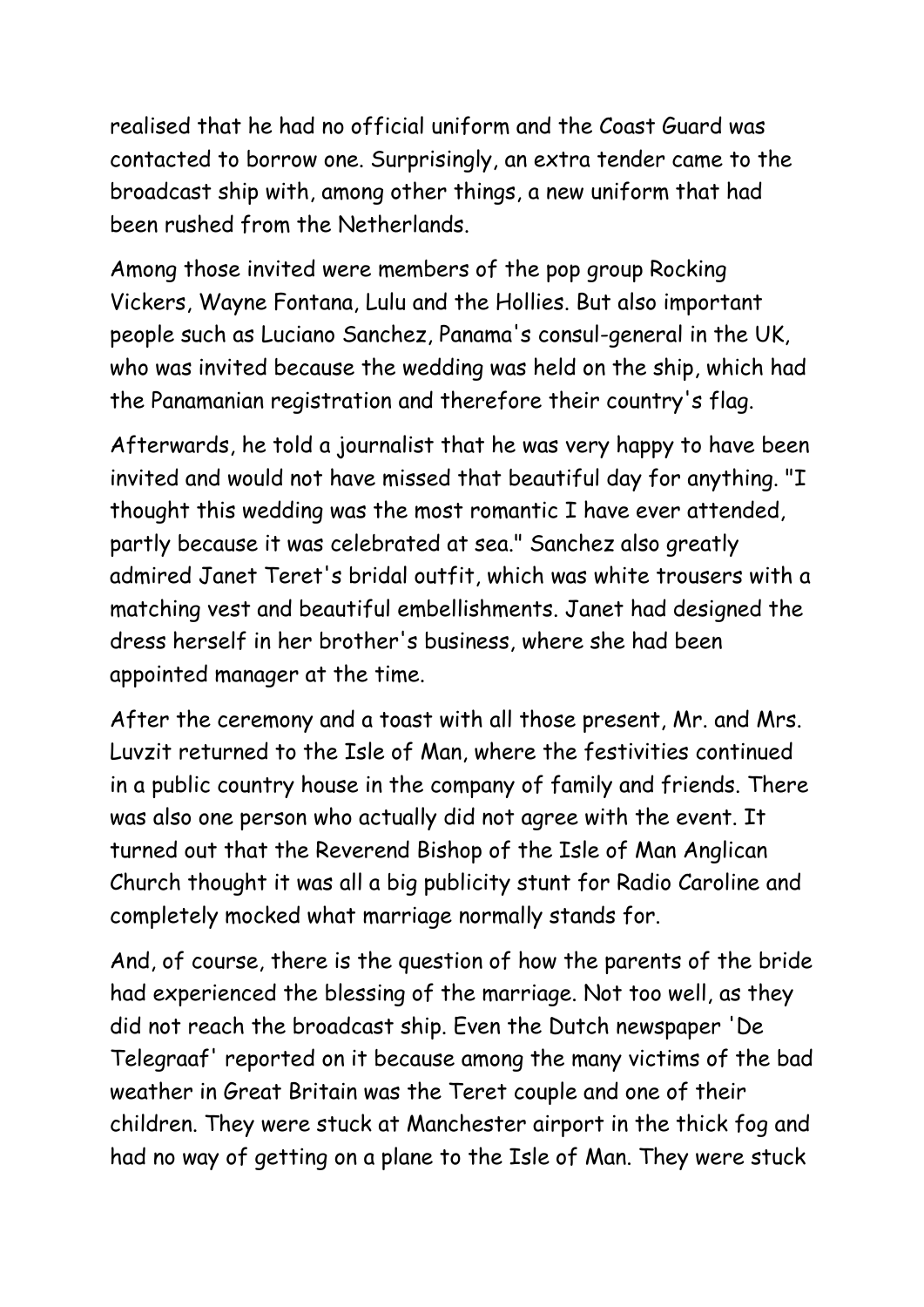for up to seven hours and thanks to a stewardess, who lent them a transistor radio, they were able to listen to the wedding which had been postponed for hours.



Mrs. Teret: "It was supposed to be the best day of our lives and today of all days we are here and cannot be at our daughter's special wedding. When the wedding ceremony had taken place we decided to leave the airport."